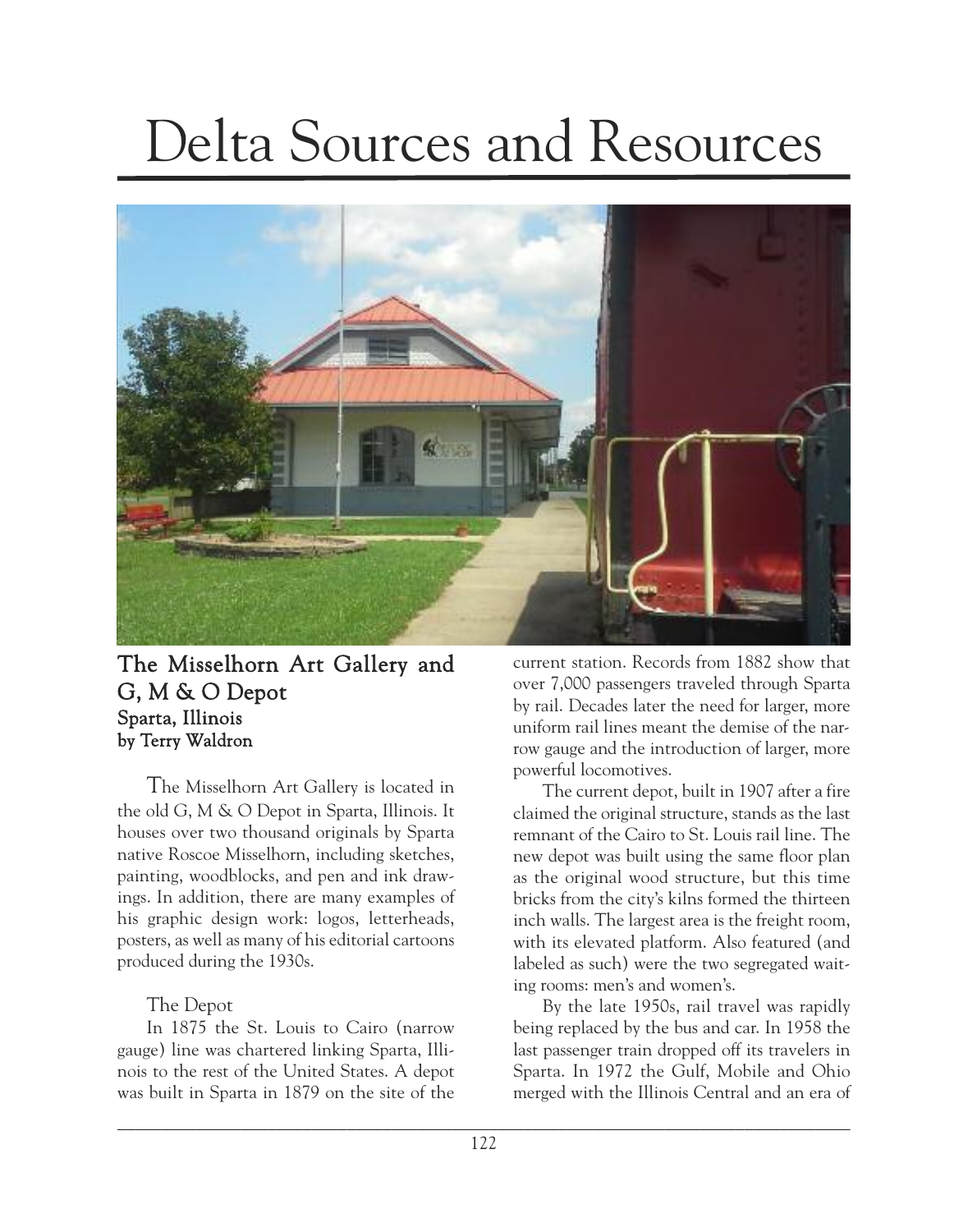railroad history ended.

Used only for shipping and office space, the depot began to fall into disrepair. The windows were boarded up and by the late 1970s, only the west waiting room was used as an office for one employee. The depot closed for good on June 28, 1986, its future uncertain.

Established in 1988 the Misselhorn Art Foundation grew out of an effort to establish a scholarship for local art students. It quickly became a caretaker for the collected works of noted Midwestern artist Roscoe Misselhorn.

### The Artist

Roscoe Misselhorn (1902–1997) began drawing in earnest in the third grade when, in his words, "my teacher, Mattie Baird had us draw pictures of chickens using little circles. She thought mine was the best and put it up on the blackboard."

Roscoe grew up two blocks from the G, M & O depot, a place he always found fascinating. He could spend hours watching and absorbing life among the people and things coming and going at the station.

In high school he did art work for the yearbook and posters for special events. However, since at the time the only 'art' class was drafting, he dropped out of school during his junior year. Not to be discouraged he decided to pursue his dream of being accepted to the Art Institute in Chicago. Unfortunately, after a long train ride, he found he lacked one essential thing: a high school diploma.

In 1924 Roscoe married Ruth Tritt, a teacher who encouraged him to continue developing his talent. He finally succeeded in attending the St. Louis School for the Arts (now Washington University) for three years. Taking commercial art courses, he developed a real talent for designing logos, letterheads, and advertising pieces. He also found work as a cartoonist. During the 1930s his work was syndicated by the Meyer Bothe Company out of Chicago to over 3,000 newspapers across the country. He was paid \$5 a week for each editorial cartoon. During that time he also painted store windows, signs and lettered hundreds of truck doors.

He did all that to earn money and yet always found time to sketch those things that interested him. He loved old barns, covered bridges, steam engines, and riverboats. While attending school in St. Louis he often wandered the back streets and drew what he saw. He captured life along Produce Row and the Mississippi riverfront, an area long since demolished to make way for the arch grounds.



In 1949 he published his first book Sketching with Pencil, soon followed by <sup>A</sup> Portfolio of Sketches, and The Ozark Sketchbook. Later collections focused on St. Louis, Missouri, Illinois and his large scale book of American Steam Trains. Over the years Roscoe produced thousands of original pieces. His artwork can be found nationwide. Roscoe passed away in the fall of 1997, leaving a legacy for generations to admire and enjoy.

#### The Movie

In the fall of 1966 Hollywood came to Sparta. Much of the Academy Award winning In The Heat Of The Night was filmed on loca